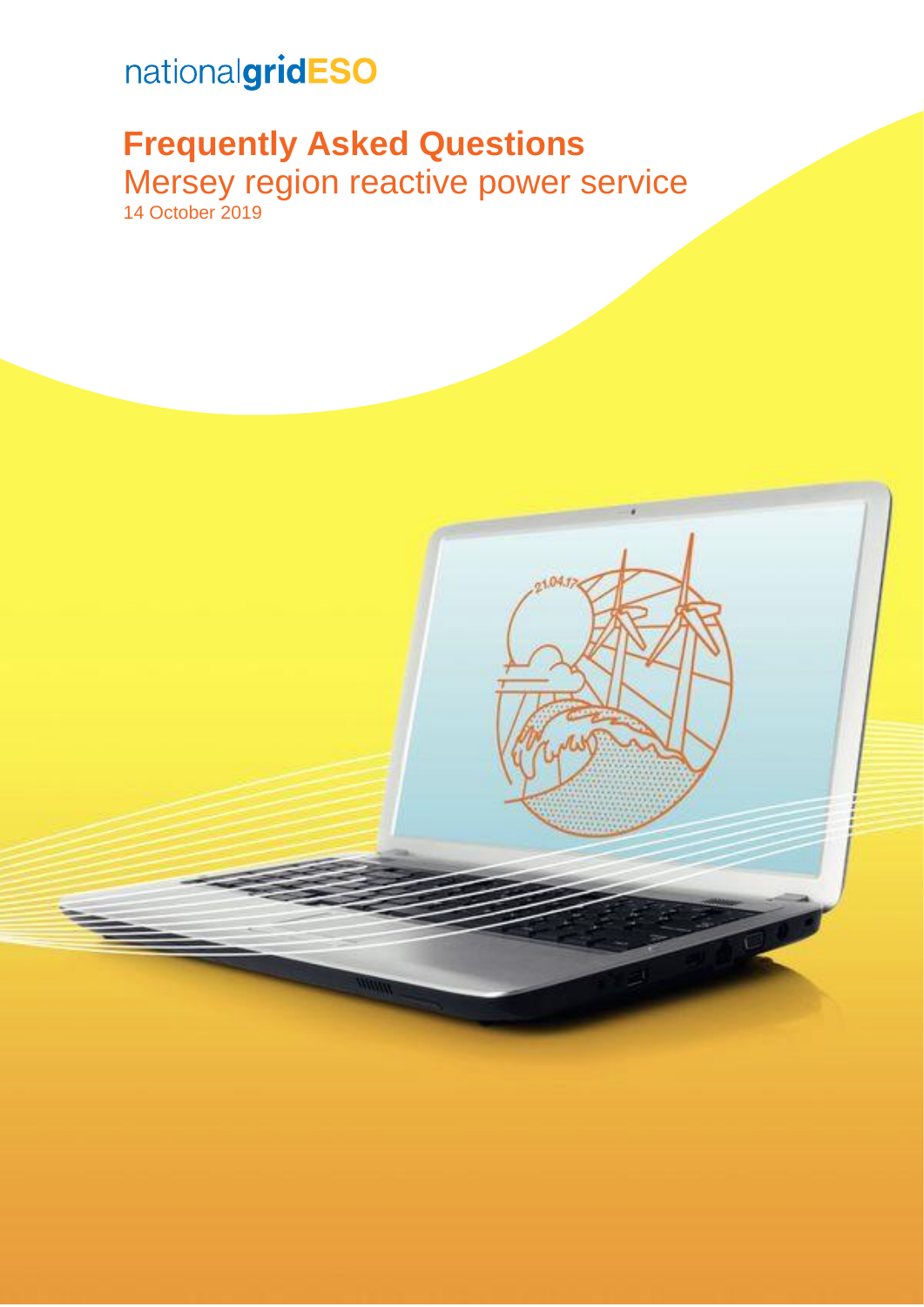## **Contents**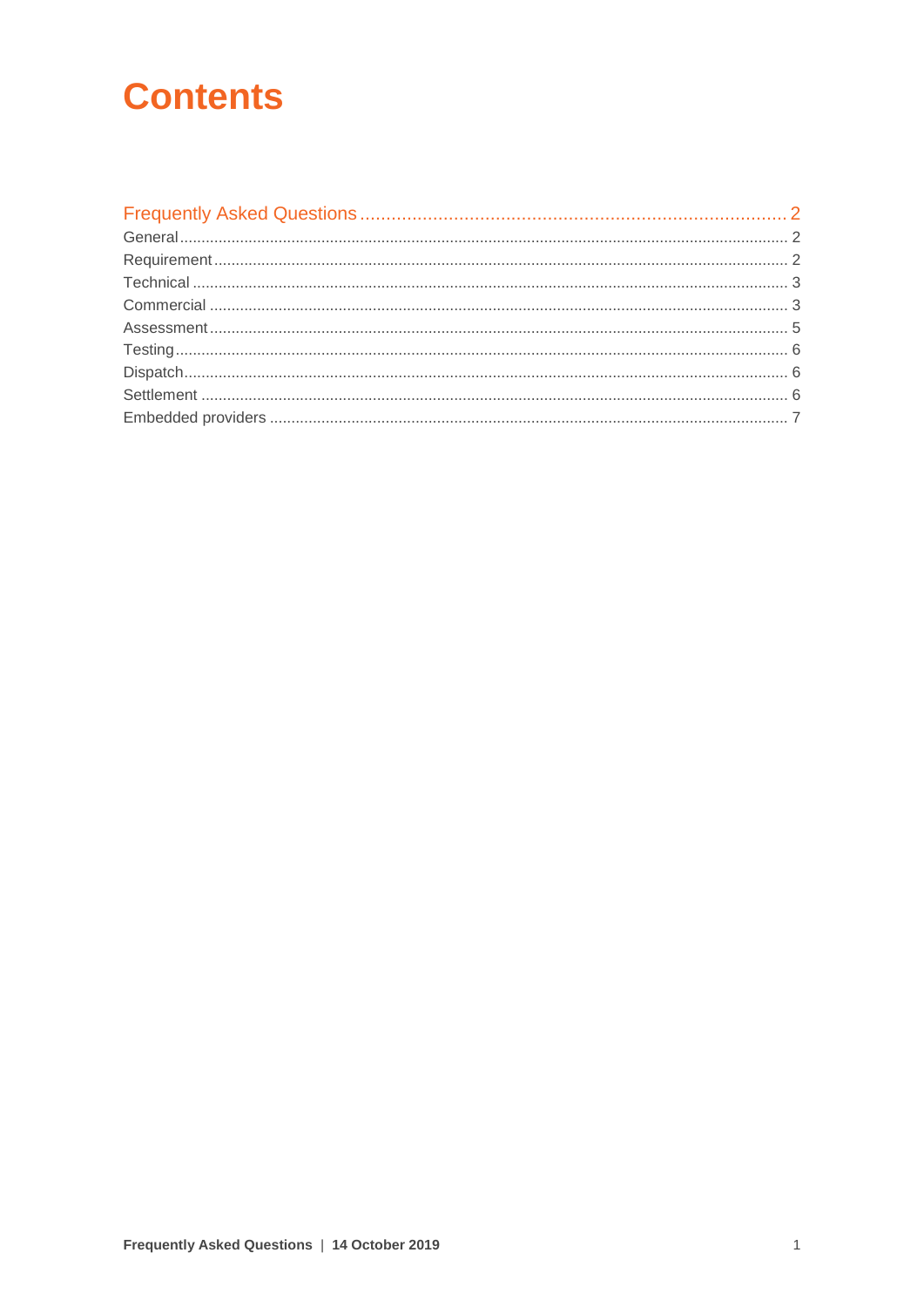# <span id="page-2-0"></span>**Frequently Asked Questions**

## <span id="page-2-1"></span>**General**

#### **What service are you buying specifically** (last updated: 14 Oct)

We are seeking static reactive power absorption in the Mersey region, plus contingency volume to cover the largest contracted provider. We are tendering for a one year service between 1 April 2020 and 1 April 2021. The service is required overnight (23:00 - 07:00) year-round.

#### **Who can participate in this tender?** (last updated: 14 Oct)

We invite tender submissions from any provider which can meet the technical requirements for reactive power provision and are located within the highlighted region in the tender pack, connected by 1 April 2020 and available for the full 12-month period. We are offering different contract types to accommodate most technology types and service providers.

#### **Can aggregators participate?** (last updated: 14 Oct)

Aggregators can participate as an agent of a single site. However traditional aggregator terms (allocation/reallocation of sub-units) cannot be facilitated due to the complexity of accommodating and modelling multi-site assets.

#### **Am I allowed to stack additional balancing services revenues if I'm successful?** (last updated: 14 Oct)

Providers can stack additional balancing services provided that it does not impact the ability for the provider to deliver the contracted reactive power services if instructed to do so.

## <span id="page-2-2"></span>**Requirement**

#### **Is there a minimum and maximum size for the reactive power solution?** (last updated: 14 Oct)

The minimum size for participating in the tender is 5 MVAr.

The maximum size is limited by the voltage step change limits in the event of the credible faults and will depend on the voltage levels at which the provider is connected. The maximum size will broadly be in line with the following guidelines: 200 MVAr at 400kV, 100 MVAr at 275 kV, 60 MVAr at 132kV, 30 MVAr at 66kV, 15 MVAr at 33kV. The technical assessment carried out by the DNO will determine whether each proposed solutions will be within the voltage step change limits.

#### **When should I notify you of unavailability?** (last updated: 14 Oct)

Contract A, B and C providers should notify NGESO of unavailability as soon as possible. Contract D providers will be contacted to ascertain availability when required.

#### **I'm due to connect / will be available after 1 April 2020, can I participate?** (last updated: 14 Oct)

Unfortunately, the requirement is from 1st April 2020, and due to timescales reducing the options available to NGESO, we cannot accept tenders from anyone not connected and available by 1st April 2020.

#### **If successful, what are the availability expectations within year?** (last updated: 14 Oct)

- For contract type A Successful providers will be expected to be available 23:00 07:00 every night year-round, except for technical outages / reasons.
- For contract type B Successful providers will be expected to be available 23:00 07:00 every night year-round, except for technical outages / reasons.
- For contract type C Successful providers will be expected to be available 23:00 07:00 every night year-round, except for technical outages / reasons.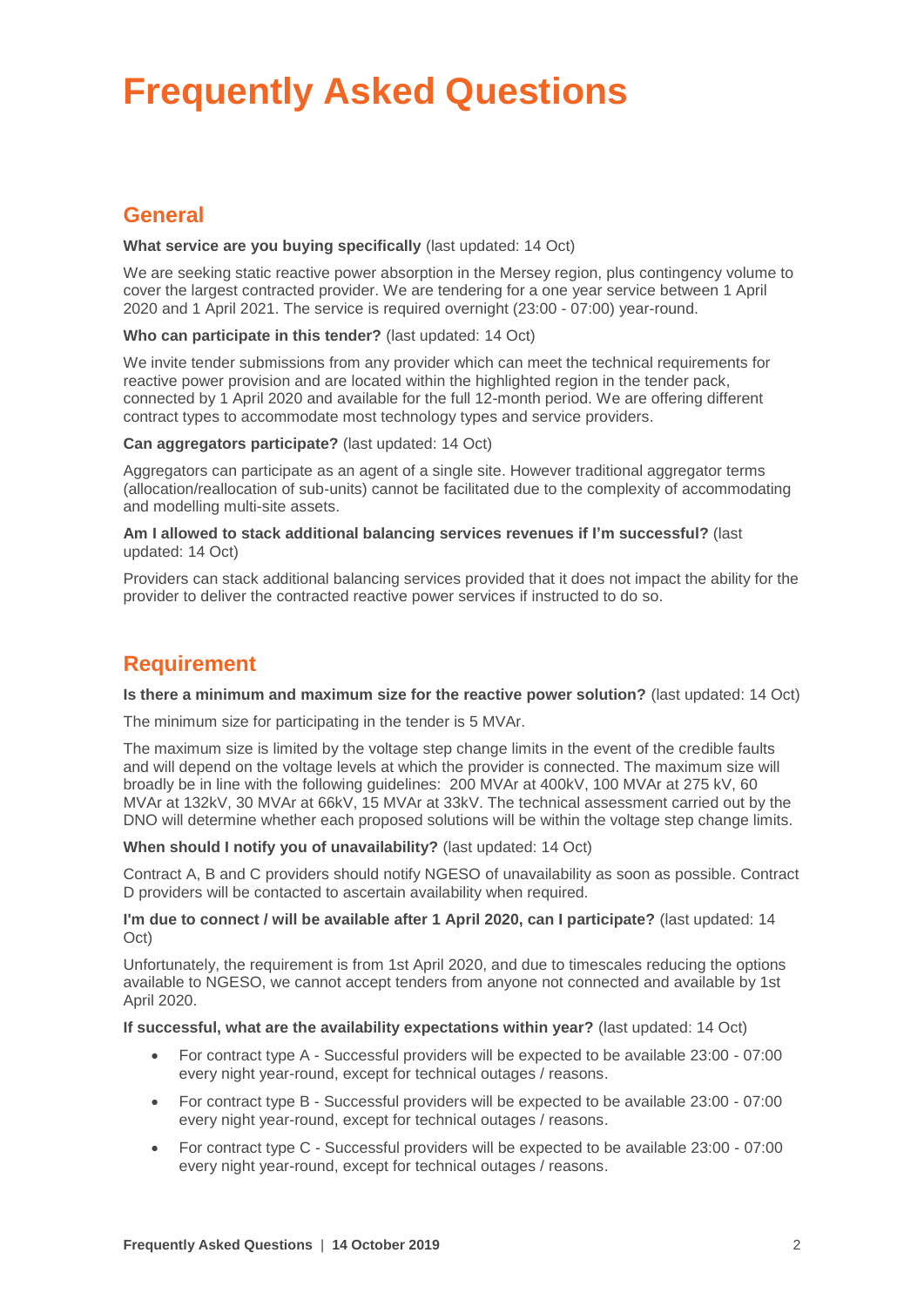• For contract type D – Successful providers will be expected to deliver the reactive service when available and instructed to do so.

## <span id="page-3-0"></span>**Technical**

#### **How do I know where I am connected / connecting?** (last updated: 14 Oct)

You should contact National Grid Electricity Transmission for your connection to the transmission network, or SP Energy Networks for your connection to the distribution network in the Mersey region. For distributed providers, the DNO will be able to provide an indication of your nearest Transmission connection point for referring to the diagram in the tender pack.

National Grid Electricity Transmission: [https://www.nationalgrideso.com/connections/applying](https://www.nationalgrideso.com/connections/applying-connection)[connection](https://www.nationalgrideso.com/connections/applying-connection)

SP Energy Networks: [https://www.spenergynetworks.co.uk/pages/which\\_type\\_of\\_connection.aspx](https://www.spenergynetworks.co.uk/pages/which_type_of_connection.aspx)

#### **What is Power Factor Mode?** (last updated: 14 Oct)

It is a mode of operation whereby an equipment will adjust its reactive power output such that there is always a constant ratio between its reactive power output and its active power output. If a device is set to operate in Power Factor Control mode at a power factor of 0.95, the ratio of reactive power to active power will be approximately 1:3.

#### **How do I know how effective I will be?** (last updated: 14 Oct)

The effectiveness of any proposed options varies according to their points of connection. It will impact the total volume of Reactive Power procured. Options in different locations, connected at different voltage levels or of different sizes have different impacts on the transmission system voltage. The ESO work with SPEN to calculate the effectiveness factors when all bids are received. Please see the effectiveness factor assessment methodology for details on how effectiveness factors are calculated.

Due to the timescale set for this tender, we're unable to provide your effectiveness factor(s) before the tender closes.

#### **Can I provide a substitute unit if my contracted unit becomes unavailable?** (last updated: 14 Oct)

Yes in short, but the substitute unit must be located at the same connection point as the contracted unit and have the same technical parameters.

## <span id="page-3-1"></span>**Commercial**

**If I absorb reactive power outside the contract window, or if I haven't been instructed, will I be paid for doing so?** (last updated: 14 Oct)

- For contract type A Contract A providers who are obligated to provide reactive power will receive ORPS payments both in and out of the service period. Non-obligated providers will only be paid during the service period.
- For contract type B Contract B providers who are obligated to provide reactive power will receive ORPS payments both in and out of the service period, regardless of whether the contract was enacted. Non-obligated providers will only be paid during the service period when the contract has been enacted.
- For contract type C Contract C providers will only receive utilisation payments for delivery during the service period when the contract has been enacted. Availability payments will be made based on provider capability.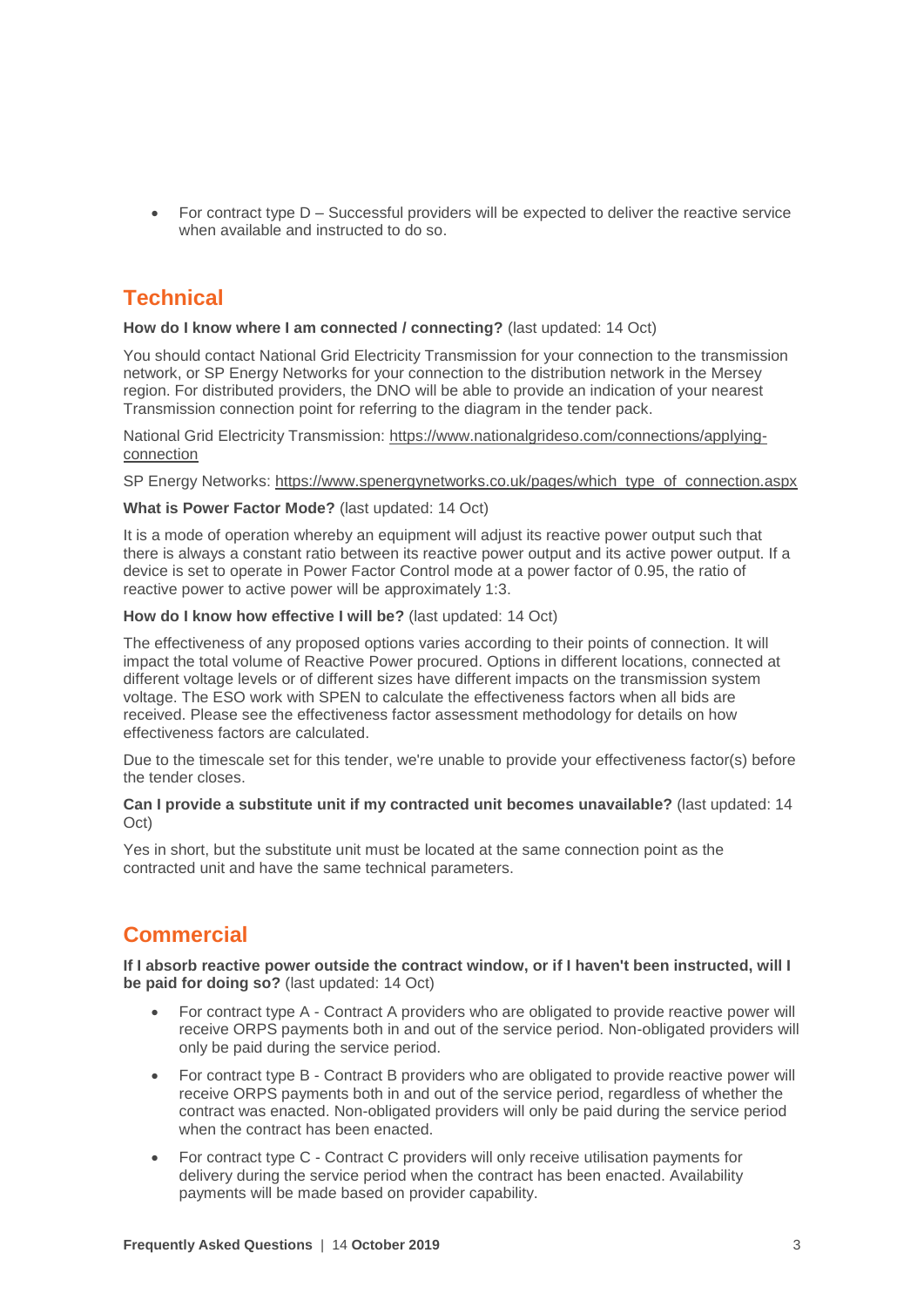• For contract type D - Contract D providers will only receive activation and utilisation payments during the service period when instructed to deliver the reactive service.

#### **What is the contract length?** (last updated: 14 Oct)

The contract is for a 12-month period, running 1st April 2020 23:00 to 1st April 2021 07:00.

#### **What is the payment structure within the contract?** (last updated: 14 Oct)

- For contract type A Providers are paid an availability fee (£/SP), subject to 50% of contracted reactive volume being available. Providers are also paid utilisation at ORPS or equal rate.
- For contract type B When NGESO enact the contract, providers are paid the difference between the tendered option price and the day ahead dark/spark spread price for the contracted MW position. Providers are also paid ORPS or equal rate.
- For contract type C Providers are paid an availability fee (£/MVAr/SP) for every settlement period during the service period (23:00-07:00) if available. When NGESO enact the contract, providers will also be paid a utilisation fee equal to ORPS.
- For contract type D When NGESO enact the contract, providers will be paid an activation fee (£/MVAr/SP) for every settlement period they are under instruction within the service period. Providers will also be paid a utilisation fee equal to ORPS.

#### **What is the utilisation price?** (last updated: 14 Oct)

All providers will be paid the same utilisation rate in £/MVArh. Obligatory Reactive Power Service (ORPS) providers will receive this as ORPS payments, non-obligated will receive utilisation rates equal to ORPS. The ORPS rate is a varying monthly rate, details can be found here: [https://www.nationalgrideso.com/balancing-services/reactive-power-services/obligatory-reactive](https://www.nationalgrideso.com/balancing-services/reactive-power-services/obligatory-reactive-power-service-orps?market-information)[power-service-orps?market-information.](https://www.nationalgrideso.com/balancing-services/reactive-power-services/obligatory-reactive-power-service-orps?market-information)

#### **What are the penalties for unavailability?** (last updated: 14 Oct)

If the provider is not available they will not get paid, there are no further performance penalties; however the agreements will allow the ESO to terminate the agreements under certain circumstances. Please refer to the Termination Clause.

- For contract type A If capability is <50% contracted capability providers are considered unavailable.
- For contract type B If capability is <50% contracted capability providers are considered unavailable.
- For contract type C If capability is <50% contracted capability providers are considered unavailable.
- For contract type D Not applicable.

**What are the penalties for underperformance?** (last updated: 14 Oct)

As above, however if we observe poor performance, the ESO can request a re-proving test.

#### **What agreements do I need to have in place with NGESO?** (last updated: 14 Oct)

If you are intending to participate in Contract Type A - BM Firm and Type B - BM Call-off you must have an MSA in place and be signatory to the CUSC. For all contract types you must have the relevant connection agreement in place and in the case of an embedded provider any necessary connection modifications to allow you to operate at the specified power factor.

#### **What contract types can I tender for?** (last updated: 14 Oct)

• For contract type A - Providers with an MSA for Reactive Power capability, are CUSC signatories, are Transmission connected and can operate in voltage control mode can tender for contract type A.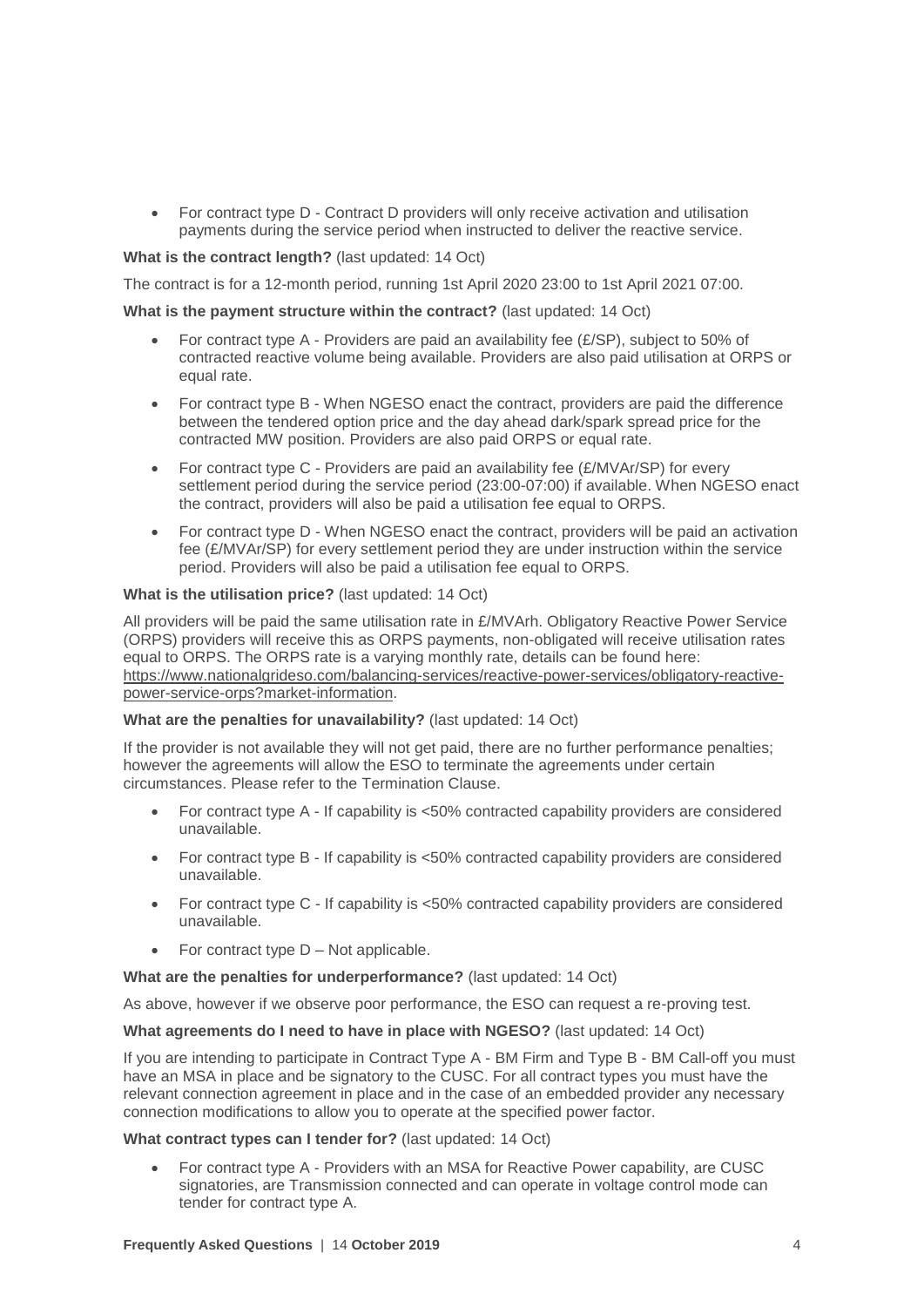- For contract type B Providers with an MSA for Reactive Power capability and are CUSC signatories can tender for contract type B. Transmission connected will need to operate in voltage control mode, distribution connected will need to operate in power factor control mode.
- For contract type C Anyone connected at 132kV or below i.e. connected to the distribution network can tender for contract type C. Providers will need to operate in power factor control mode.
- For contract type D Anyone connected at 132kV or below i.e. connected to the distribution network can tender for contract type D. Providers will need to operate in power factor control mode.

#### **What if I'm available 5 days a week, what contract can I tender for?** (last updated: 14 Oct)

As you are not able to guarantee long-term year-round availability, you can only tender for Contract Type B or D. If you are BM participant and Transmission connected, you can tender for Contract Type B. If you are distribution connected, you can tender for Contract Type D.

### <span id="page-5-0"></span>**Assessment**

#### **How will I be assessed?** (last updated: 14 Oct)

The assessment will calculate the total cost per effective MVAr of each contract using the parameters provided and our forecast utilisation to create a price stack. Contracts will then be awarded until our requirement has been fulfilled. We will procure enough additional reactive power to cover outages and unavailability of the largest accepted provider. Due to the granularity of the product this may result in some overholding.

All tenders are compared against the BM counterfactuals although at times there may be no alternative BM actions to take due to generator outages and unavailability. NGESO is licensed to manage the system in an economic and efficient manner and the cost of the contracts will be compared to the historic cost of managing voltages in the Mersey region and other voltage areas. If the total costs of the contracts required to obtain 200MVArs absorption is excessively high compared to these costs, NG may reject tenders with Effective £/MVAr costs that show significant deviation from the average accepted tender price. Providers are expected to be price reflective in line with the market. If the lowest cost solution is a combination of options, the ESO will collaborate with SPEN to perform a validation. This is to validate that when all the selected options are working together to provide the reactive power services, no system limits will be exceeded inadvertently as a result. Shall the lowest cost solution prove to cause other system issues, the next-lowest cost solution will be selected instead. This validation step will be repeated until a solution is found to clear the validation process.

#### **What is the counterfactual for the assessment?** (last updated: 14 Oct)

All tenders are compared against a BM alternative i.e. the cost of buying on a generator in the BM. Where a BM alternative is not available, we will compare tenders against historic costs for the Mersey region and other regions. If the total cost to procure the full requirement, NGESO may reject tenders where effective £/MVAr differ significantly from the average accepted tender price.

#### **Will I be disadvantaged if I'm an active power generator?** (last updated: 14 Oct)

Providers will not be directly disadvantaged in the assessment due to any level of active power generation. However, the active power will be considered during the technical assessments, meaning maximum reactive capability may not be able to be accommodated on the network reducing the reactive volume considered in the assessment. For providers tendering for Contract Type B, cost is based on level of active power output so will therefore be considered in the commercial assessment.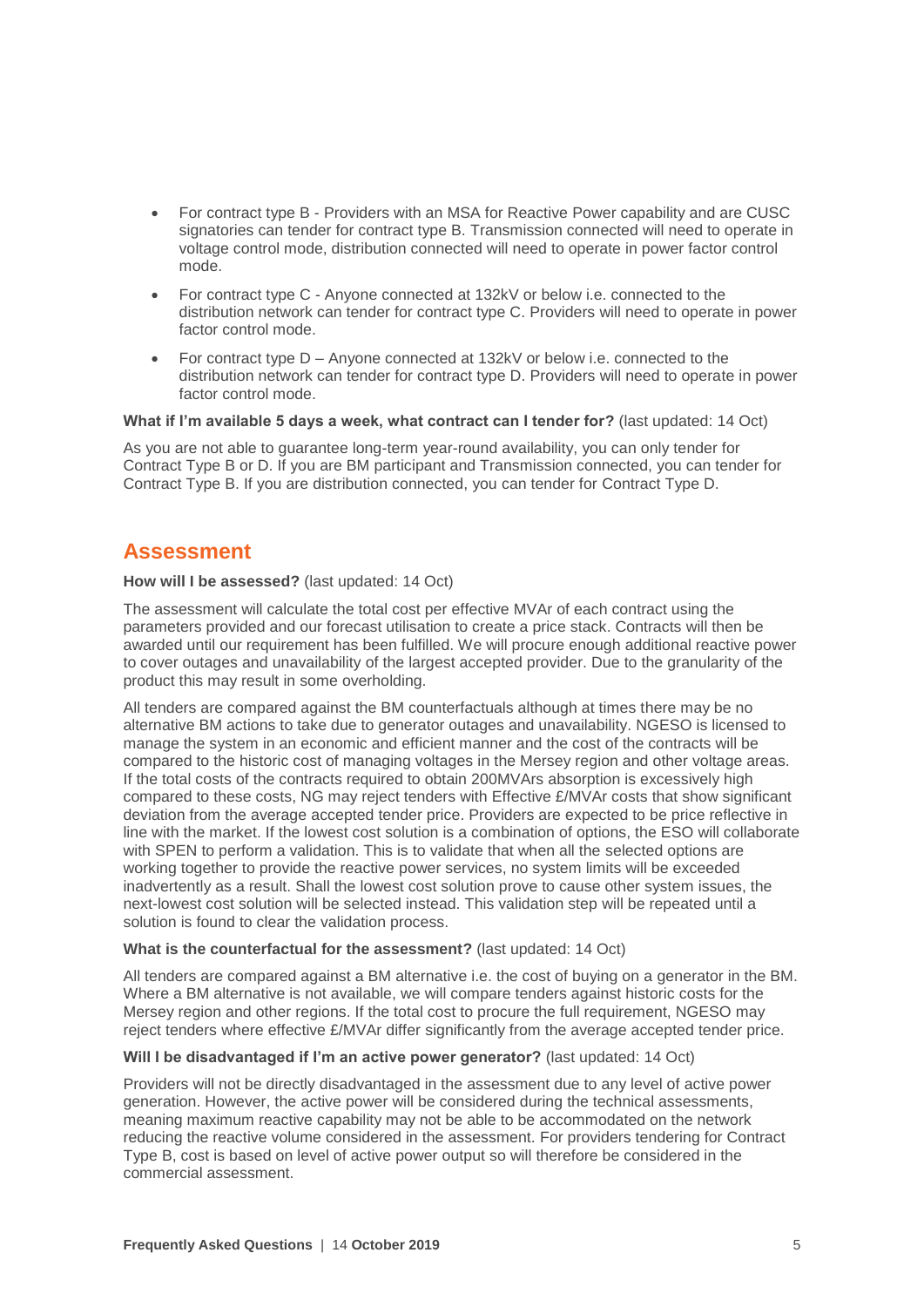## <span id="page-6-0"></span>**Testing**

#### **Will I be subjected to an initial proving test?** (last updated: 14 Oct)

Parties with no MSA and are not CUSC signatories will be tested prior to service delivery and the ESO must be satisfied with the outcome before the service commences.

#### **What are the potential consequences from the initial proving test?** (last updated: 14 Oct)

Potentially NGESO may reduce the contracted MVAr capability, or the service will not commence. However, depending on the circumstances we may ask the provider to carry out a further proving test. This will be discussed with ESO and the provider at the time.

## <span id="page-6-1"></span>**Dispatch**

**How do I declare whether I'm available or not?** (last updated: 14 Oct)

- For contract type A Contract A providers are assumed available unless the provider submits the declaration of unavailability, as soon as they become aware. Providers must submit a redeclaration of availability once they are available again.
- For contract type B Contract B providers declare their availability via REMIT and TOGA and for the purposes of the contract deemed available. If their reactive capability reduces below the contracted capacity or not available at all, the provider must notify NGESO as soon as possible using the forms in the contract appendix.
- For contract type C Contract C providers are assumed available unless the provider submits the declaration of unavailability, as soon as they become aware. Providers must submit the redeclaration of availability once they are available again. The declaration forms are contained within the contract appendices.
- For contract type D Contract D providers do not need to declare availability. NGESO will contact the provider to ascertain their availability.

**What level of utilisation can I expect?** (last updated: 14 Oct)

Based on our studies and historic actions, we expect to have a requirement on ~60% of service periods (23:00-07:00). However, depending on the number of successful providers and the exact requirement on a given night, the level of utilisation per provider will vary.

## <span id="page-6-2"></span>**Settlement**

#### **How will my performance be monitored?** (last updated: 14 Oct)

We will be monitoring performance using data from EDL/EDT if you are in the BM. If you are not in the BM, data should be provided to the ESO via an IEC104 server, or manually on a monthly basis. The ESO will be using this to monitor performance.

#### **How will I be paid, and how often?** (last updated: 14 Oct)

Payment terms are specified in each contract, however you will be paid through the normal monthly settlement process and paid a month in arrears. So for service delivery in April 2020, you will be paid in May 2020 and so forth.